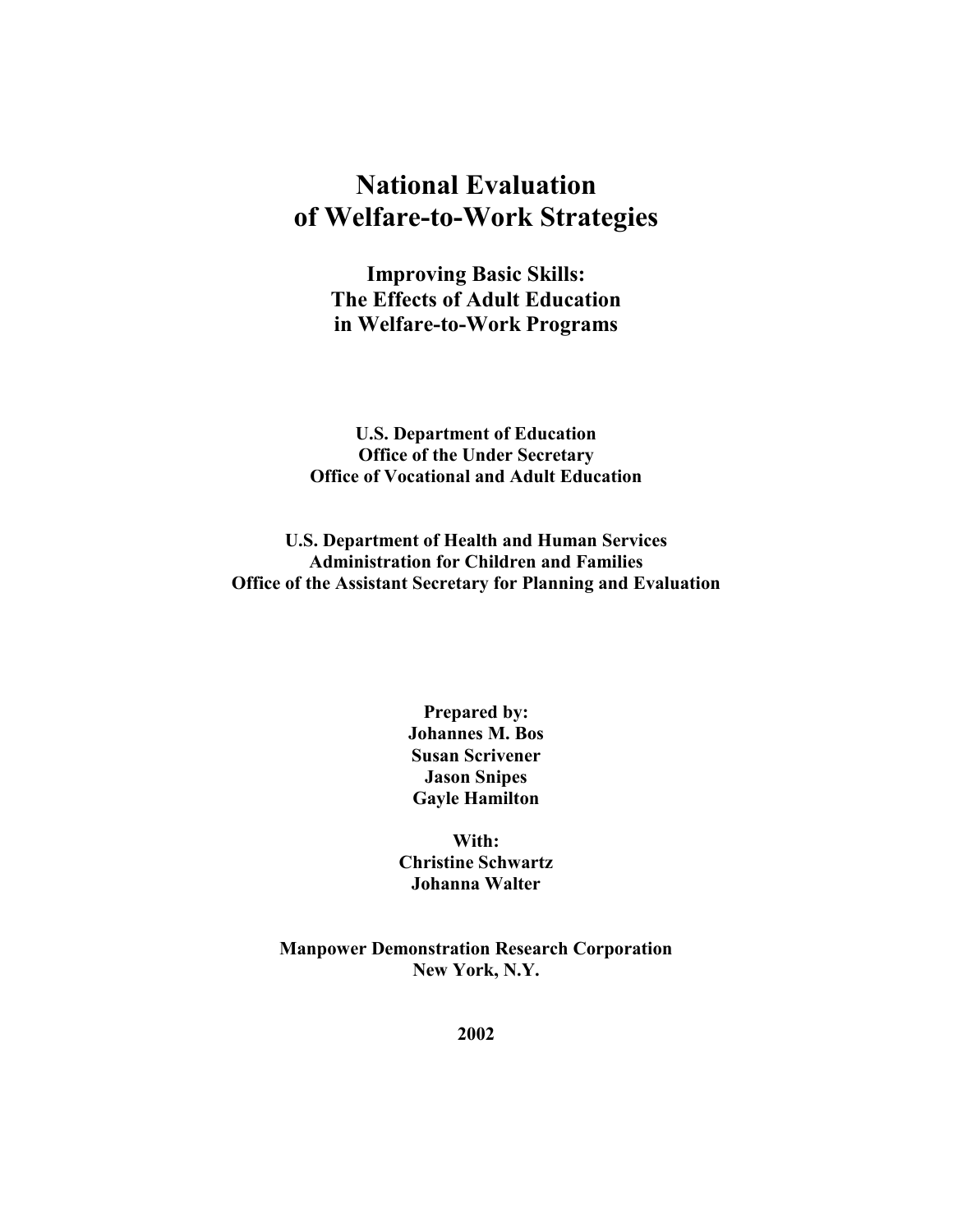This report was produced for the Department of Education and Department of Health and Human Services under Contract No. HHS-100-89-0030 by the Manpower Demonstration Research Corporation. The views expressed herein do not necessarily represent the positions or policies of the Department of Education or the Department of Health and Human Services. No official endorsement by the Department of Education or the Department of Health and Human Services of any product, commodity, service, or enterprise mentioned in this publication is intended or should be inferred.

**U.S. Department of Education**  Rod Paige *Secretary* 

**Office of the Under Secretary**  Eugene W. Hickok *Under Secretary*

**Planning and Evaluation Service**  Alan Ginsburg *Director* 

**Office of Vocational and Adult Education**  Carol D'Amico *Assistant Secretary* 

February 2002

This report is in the public domain. Authorization to reproduce it in whole or in part is granted. While permission to reprint this publication is not necessary, the citation should be: U.S. Department of Education, Office the Under Secretary, Planning and Evaluation Service, *National Evaluation of Welfareto-Work Strategies, Improving Basic Skills: The Effects of Adult Education in Welfare-to-Work Programs*, Washington, D.C., 2002.

To order copies of this report,

**write** to: ED Pubs, Education Publications Center, U.S. Department of Education, P.O. Box 1398, Jessup, MD 20794-1398,

or **fax** your request to: (301) 470-1244,

or **e-mail** your request to: edpubs@inet.ed.gov,

or **call** in your request toll-free: 1-877-433-7827 (1-877-4-ED-PUBS). If 877 service is not yet available in your area, call 1-800-872-5327 (1-800-USA-LEARN). Those who use a telecommunications device for the deaf (TDD) or a teletypewriter (TTY) should call 1-800-437-0833.

or **order online** at: www.ed.gov/pubs/edpubs.html.

This report is also available on the Department's Web site at: www.ed.gov/offices/OUS/eval/.

On request, this publication is available in alternative formats, such as Braille, large print, audiotape, or computer diskette. For more information, please contact the Department of Education's Alternate Format Center at (202) 260-9895 or (202) 205-8113.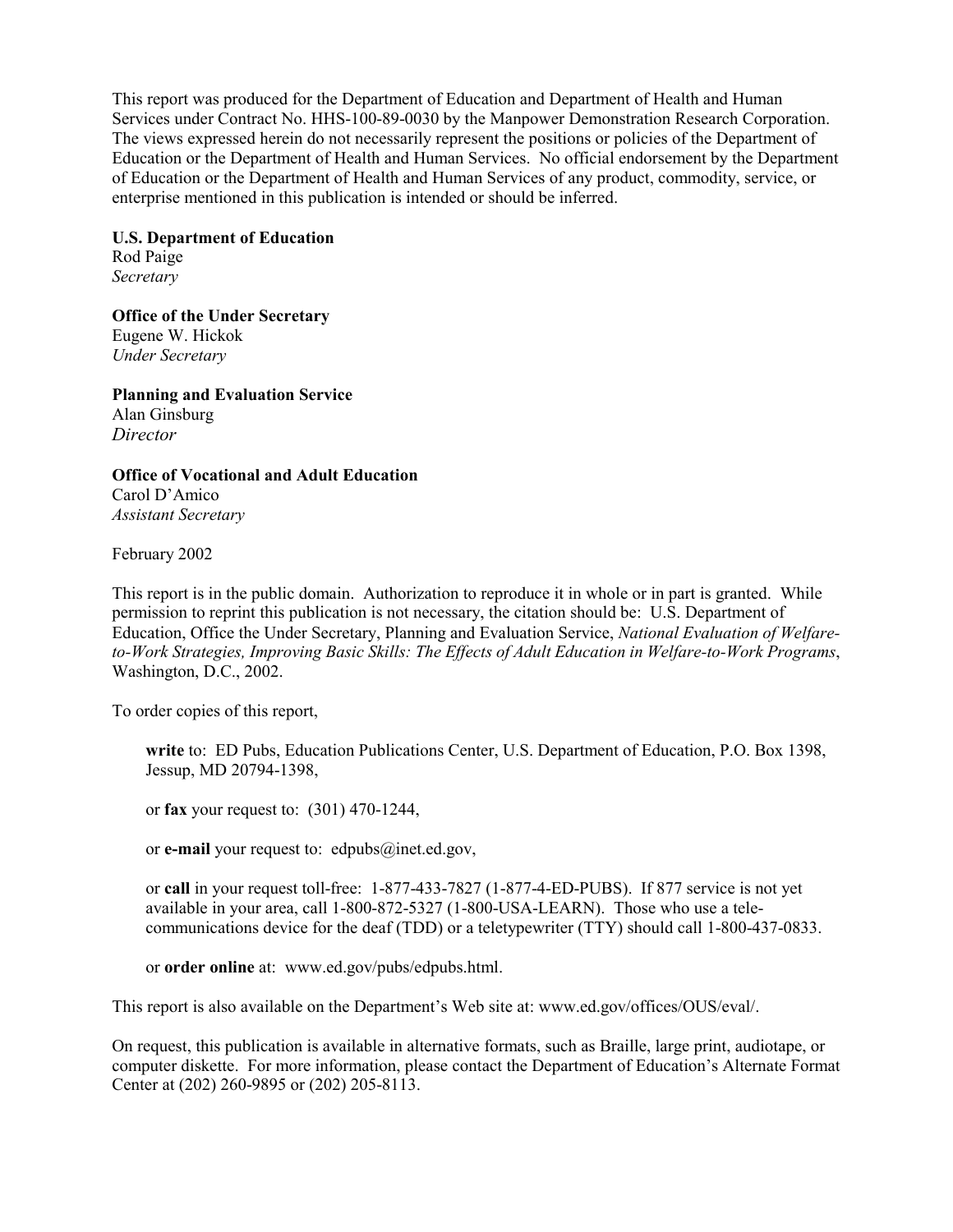#### **Chapter 1**

## **Adult Education in Mandatory Welfare-to-Work Programs: Introduction, Synthesis, and Implications for Policy**

#### **I. Introduction**

Since the early 1980s, welfare policymakers and program operators have debated the role of adult education in program strategies to help welfare recipients make the transition from welfare to work. The so-called Human Capital Development, or HCD, strategy focuses on providing education and increasing welfare recipients' basic academic skills and education credentials, following research evidence that these skills and credentials are prerequisites to obtaining stable employment.<sup>1</sup> This HCD strategy became popular especially during the mid to late 1980s. For example, the California Greater Avenues for Independence (GAIN) program, initiated in 1986 and evaluated by Manpower Demonstration Research Corporation (MDRC), provided education and training to large numbers of welfare recipients. During the same time, the federal government also placed a greater emphasis on adult education, as evidenced in the Family Support Act (FSA) of 1988, Public Law 100-485.

However, during the early 1990s, alternative program strategies gained popularity, seeking rapid job entry for welfare recipients instead of providing them with education first. Such strategies—known as Labor Force Attachment (LFA), or "work first," strategies—are supported by research findings suggesting that quickly entering the labor force is a promising trajectory to long-term self-sufficiency.<sup>2</sup> For example, in 1995, California ended testing of literacy and math skills as welfare recipients enter the state's welfare-to-work program, thereby eliminating these tests as a way to determine who initially needs education services. This turn toward more workfocused welfare-to-work programs was reinforced by the Personal Responsibility and Work Opportunity Reconciliation Act (PRWORA) of 1996, P. L. 104-193, which placed time limits on welfare receipt, making longer stays in education and training programs less attractive for program operators and welfare recipients.

However, the debate surrounding HCD programs for welfare recipients is not settled. Although LFA programs appear to be more effective than education-focused programs in the short term, there is no proof that offering job search programs to all welfare recipients (regardless of their education needs) leads to long-term self-sufficiency for a majority of the welfare caseload. A significant number of programs currently operated for welfare recipients offer education classes among their array of possible services, and such services are likely to remain important under Temporary Assistance for Needy Families (TANF), the funding structure for PRWORA.

Comparisons of HCD and LFA strategies are not a major focus of this report. Instead, this report mostly addresses key questions about *how* HCD programs in general, and adult education activities in particular, affect the educational and economic outcomes of welfare recipients. Spe-

 <sup>1</sup> <sup>1</sup>Mincer, 1974; Polachek and Siebert, 1993; Sum et al., 1995.

<sup>&</sup>lt;sup>2</sup>See, for example, Riccio et al., 1994.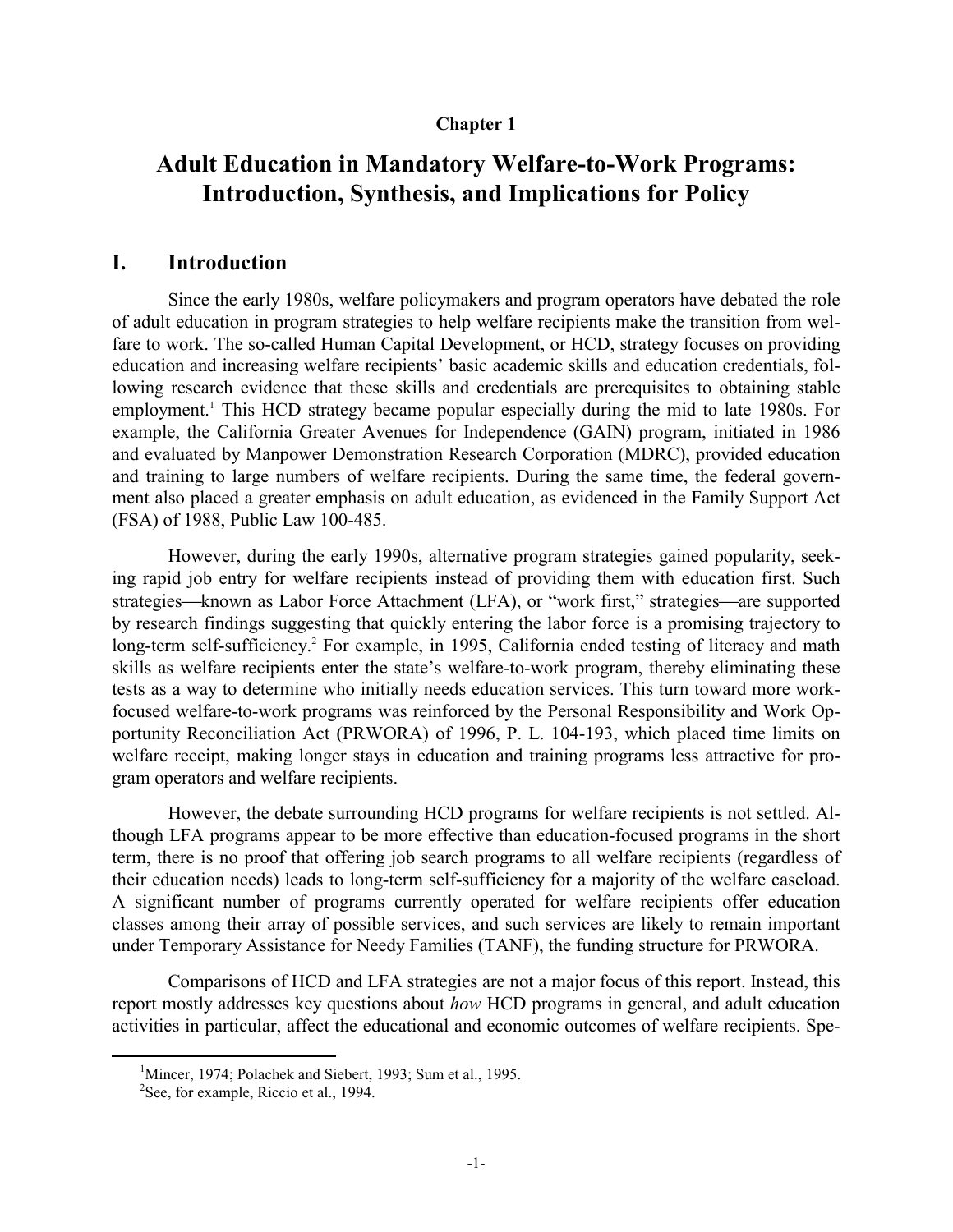cifically, these analyses move beyond overall HCD program effects and focus on participation in adult education and the effects of such participation. This is important, because many welfare recipients who are assigned to HCD programs do not enroll in adult education classes or they drop out of these classes after only a brief spell of participation. As a result, the impacts of the larger programs do not necessarily reflect the full potential of the adult education services provided to those who receive them. Learning more about how those specific services affect participants is the primary focus of this report.

## **Background Information: Research Design for the National Evaluation of Welfare-to-Work Strategies**

This report is part of the National Evaluation of Welfare-to-Work Strategies (NEWWS)—an evaluation of programs begun under the Family Support Act, conducted by the Manpower Demonstration Research Corporation, and funded by the U.S. Department of Health and Human Services, with support from the U.S. Department of Education. The evaluation includes programs in seven sites across the country: Atlanta, Georgia; Columbus, Ohio; Detroit, Michigan; Grand Rapids, Michigan; Oklahoma City, Oklahoma; Portland, Oregon; and Riverside, California. It uses a random assignment research design to estimate the overall effects of the welfare-to-work programs being studied.

In each site, individuals who were required to participate in the program were assigned, by chance, either to a program group that had access to education, training, and other employment services and whose members were required to participate in the program or risk a reduction in their monthly welfare grant (a "sanction"), or to a control group, which received no services through the program but whose members could seek out services from the community. This random assignment design ensures that there were no systematic differences between the background characteristics of people in the program group and those in the control group when they entered the study. Thus, any subsequent differences in outcomes between the groups can be attributed to the program.

It is important to note that the programs in the evaluation were not subject to the conditions and requirements of what are currently referred to as "welfare-to-work" programs as defined under TANF. During the follow-up period analyzed in the report, individuals in the 11 studied programs did not face a time limit on eligibility for welfare assistance as they would now under TANF. All the programs, however, shared TANF's primary goal of moving welfare recipients into paid work and off assistance. Furthermore, among the 11 programs are some which are strongly employment-focused—the welfare-to-work strategy favored under TANF—as well as some which are strongly basic education-focused. The programs varied in many other ways as well, including how broadly the participation mandate was applied to the welfare caseload and how strictly it was enforced, the amount of child care support provided for program participation or employment, and methods of case management. The programs also served different welfare populations and operated in a variety of labor markets. Lastly, it is important to point out that the programs being evaluated here are state-operated welfare-to-work programs originally developed under the Family Support Act of 1988. These programs are unrelated to the "welfare-to-work" programs currently being operated by local Workforce Investment Boards, supported by the Workforce Investment Act, and administered by the U.S. Department of Labor.

The research design for the study presented in this report often diverges from that of the larger NEWWS study. Instead of comparing randomly assigned program group members and control group members, this study often compared the experiences of welfare recipients who participated in certain adult education activities with those of recipients who did not and sought to estimate how varying degrees of participation affected education and employment outcomes. A detailed discussion of these "nonexperimental" comparisons is featured in a separate text box on page 7.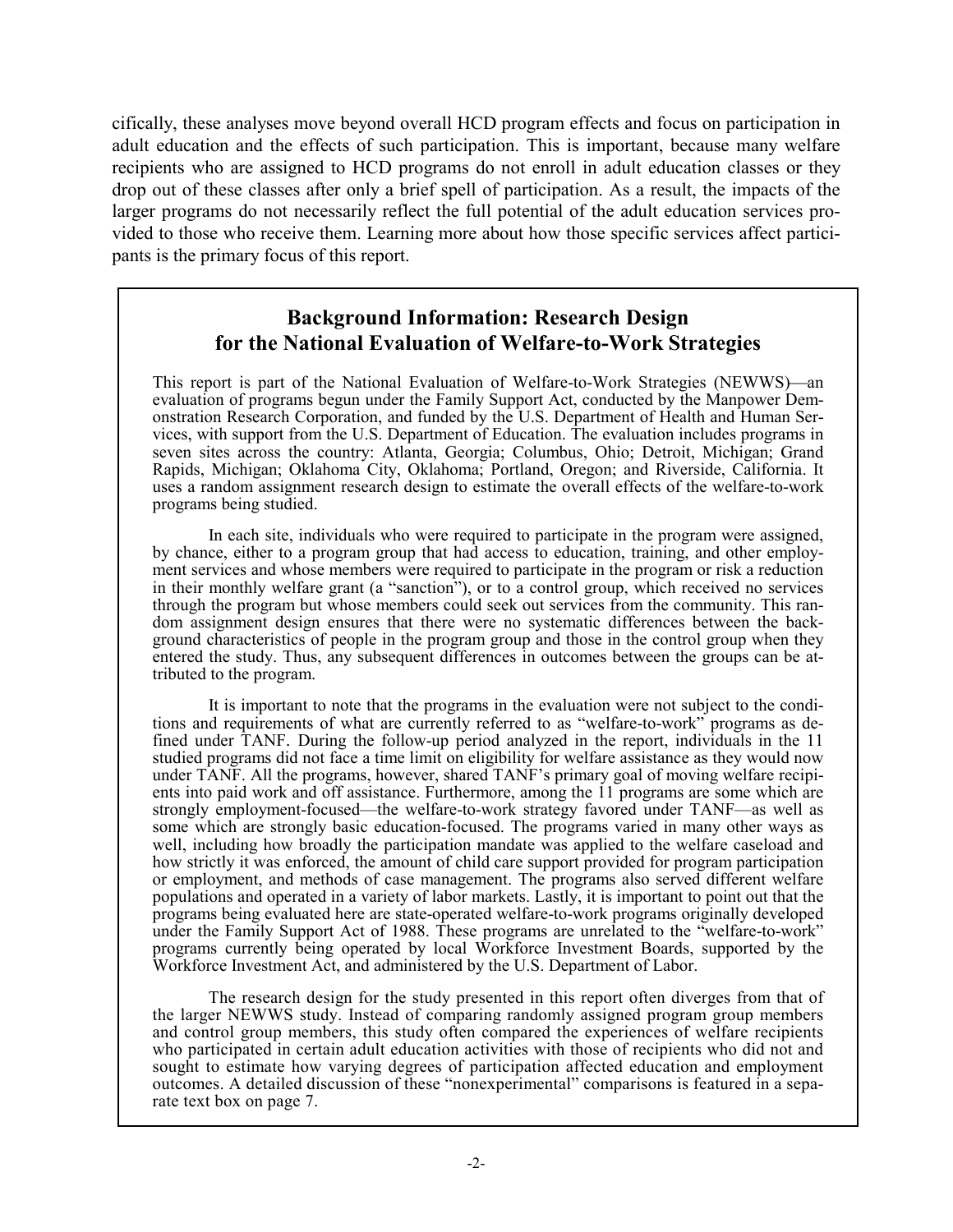#### **A. Purpose of This Study**

 The analyses presented here help answer many important policy questions surrounding adult education for welfare recipients. These questions concern (1) the quality of the education services provided, (2) the extent to which welfare recipients participate in education, (3) the extent to which welfare recipients earn education credentials, (4) the value of the education services provided, and (5) the value of basic skills and education credentials in the labor market during the mid-1990s. These issues are addressed primarily by comparing the experiences of recipients who participate in adult education with those of recipients who do not and by assessing the relative effectiveness of different *levels* of participation in adult education.

#### **B. Overview of This Report**

These analyses of how adult education works in the context of welfare-to-work programs were conducted for a large sample of welfare recipients who entered one of the 11 programs studied in the National Evaluation of Welfare-to-Work Strategies (NEWWS) *without* a high school diploma or General Educational Development (GED) certificate.<sup>3</sup> Thus, the findings do not generalize to welfare recipients who *do* have a high school diploma but who still may be served by HCD programs that provide more advanced levels of education and training. The types of adult education examined in the report encompass adult basic education (ABE) classes, programs preparing students for the GED exam, regular high school classes, and classes in English as a Second Language (ESL). Among these, ABE and GED preparation accounted for most of the adult education in the 11 mandatory welfare-to-work programs studied. These 11 programs operated in seven sites, and each program was operated under the federal FSA and its Job Opportunities and Basic Skills Training (JOBS) program. (Program intake for this study began in June 1991 and ended in December 1994; data presented cover June 1991 through December 1997. See the accompanying box for further information about this study and report.)

This chapter summarizes most, but not all, $4$  of the analyses presented as a collection of papers in this report, specifically addressing the following questions:

- What are the characteristics of adult education providers in welfare-to-work programs? What are typical attendance patterns in these classes?
- To what extent, and for whom, do welfare-to-work programs increase participation in adult education services and increase educational attainment and achievement?
- Do education-focused welfare-to-work programs improve education outcomes?
- What is the payoff to additional participation in adult education?

 <sup>3</sup>  ${}^{3}$ GED refers to the GED credential and the exams that individuals must pass to attain it. In this report, we use GED to refer to both the credential and the exams.

For example, Chapter 5 of this report presents comparisons of program impacts on earnings and welfare receipt for welfare recipients in LFA and HCD programs. Because these comparisons do not directly relate to participation in adult education and outcomes directly associated with such participation, these analyses are not summarized here.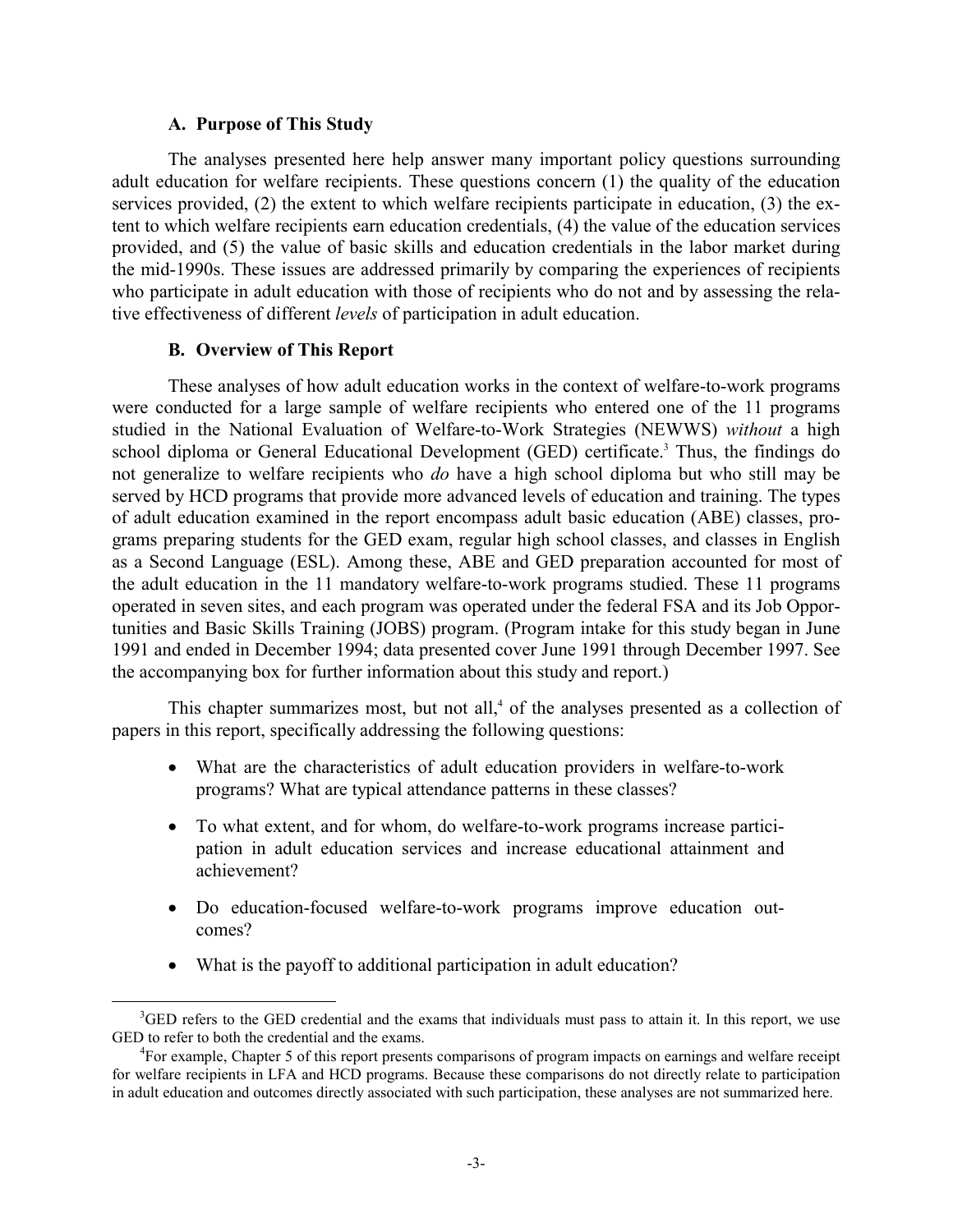- How do education outcomes and milestones affect the employment outcomes and self-sufficiency of welfare recipients?
- Among those who participate in adult education, who moves on from adult education to receive postsecondary education and training, and how does this contribute to their earnings and self-sufficiency?

 The analyses in the report take a unique perspective on adult education, one that will be of interest to the adult education community as well as to those involved in welfare policy. First, our analyses reflect on the effectiveness of adult education services provided to a highly disadvantaged group of students: low-income, mostly jobless, single-parent women who lack a high school diploma or GED and are receiving welfare. This group represents a significant share of all adult education students. One study found that, in 1992, 22 percent of all new students in U.S. adult basic education, high school completion, and GED programs had received public assistance in the year before enrollment; about 11 percent of all new ESL students met this criterion.<sup>5</sup> This same disadvantaged group is likely to be of increasing concern to welfare policymakers. Drastic reductions in welfare caseloads since their peak in 1994 are also changing the face of caseloads, which now increasingly consist of "hard-to-serve" recipients. It is likely that many of those left on the welfare rolls will lack an education credential and will have poor reading or math skills.<sup>6</sup>

 Second, the adult education programs studied and their effects on students reflect the fact that these programs operate within the context of welfare-to-work programs. Such programs provide other services, such as counseling, child care, job search assistance, and postsecondary education and training. Although many issues facing adult educators are essentially unrelated to the welfare status of the students they serve, the context of available supports, expectations, and requirements is different for those enrolled in adult education as part of a welfare-to-work program. Thus, the measured effects of these programs reflect not only the payoff to adult education but the effects of a larger package of services and requirements that included adult education. As part of such a package, the adult education provided could be strengthened to produce greater effects (for example, if students receive help with child care or transportation). However, the effects of adult education also could be weakened by other program components (for example, if program rules limit the time that students may be enrolled in adult education or if the program emphasizes a quick transition from welfare to work).

Third, for welfare recipients in our study, participation in adult education was mandatory. While "traditional" adult education students enroll on a voluntary basis and can therefore be presumed to be motivated to learn, such motivation may sometimes be lacking when students are compelled to participate by mandatory welfare-to-work programs. Like most other adult education students, those mandated to participate often have done poorly in school in the past and may be alienated from traditional educational institutions and modes of instruction. Unlike the voluntary, or traditional, students, however, students connected to a welfare-to-work program may initially be motivated to attend classes less by the desire to learn or to obtain a credential than by the

 $rac{1}{5}$  $5$ Young et al., 1994, p. 15.

Danziger et al., 1999.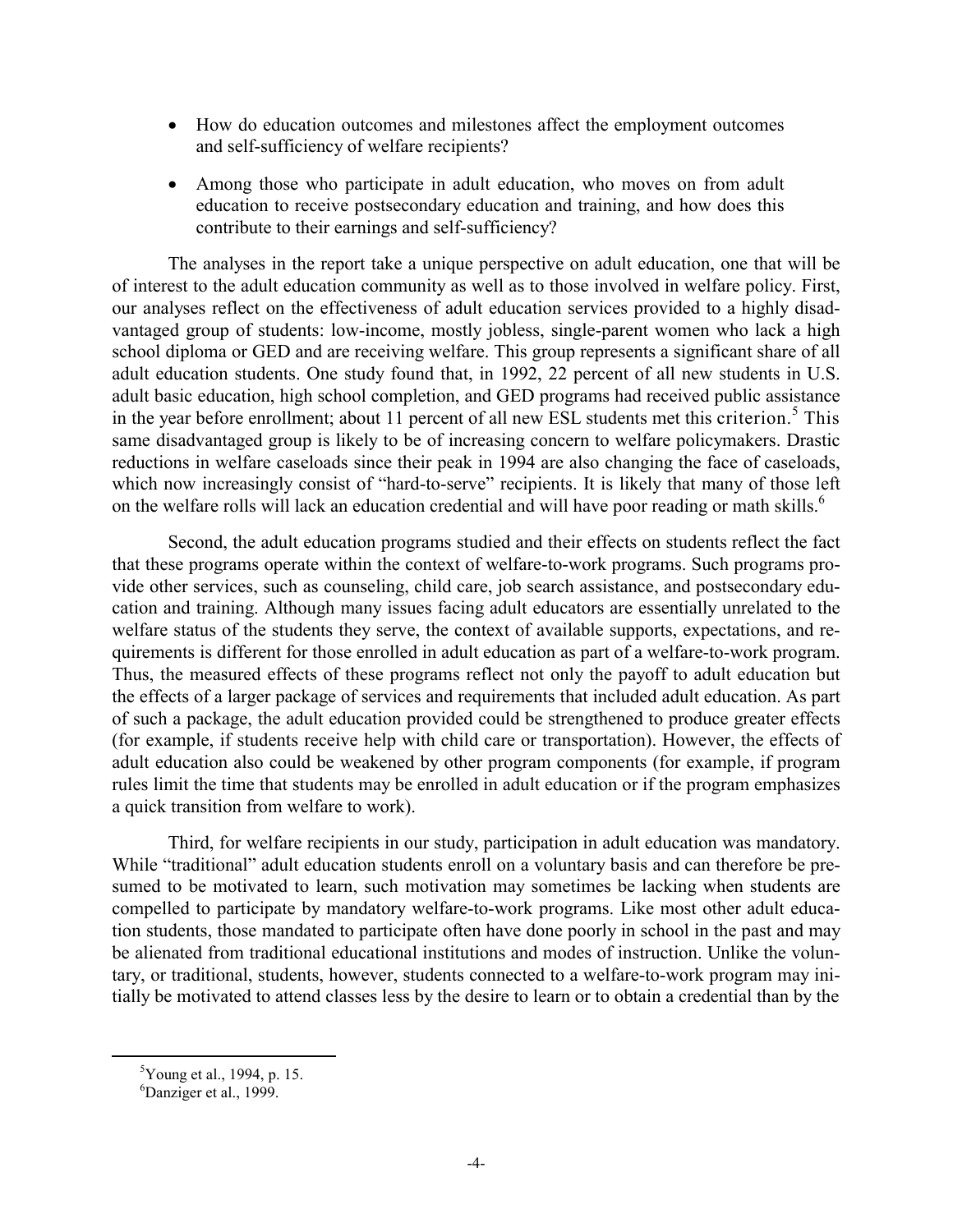## **Definition of Key Terms**

Many of the terms used in this report are not reintroduced and redefined in each chapter. In some cases, these terms are ambiguous or have a somewhat different meaning in the context of welfare-to-work programs than is common in the adult education field. In this box, we introduce some of the most commonly used terms in this report.

Throughout the report, *adult education* refers to any or all of the following:

- $\bullet$  **Adult basic education (ABE) classes.** These provide reading and math instruction to students whose achievement levels are lower than is required for high school completion or GED classes—typically at the eighth grade level or lower.
- **General Educational Development (GED) classes.** These prepare students to take the GED tests that are used by states to award certificates signifying knowledge of basic high school subjects (social studies, literature, science, math, and writing). Students entering GED classes usually are expected to have language and math skills at a ninth grade level or higher so that they can use the instructional materials.
- - **High school completion classes.** These replicate a high school curriculum in an adult school setting. Students usually must have language and math skills at a ninth grade level or higher to enter a high school completion program. When students finish the course of study, they receive a high school diploma.
- $\bullet$  **English as a Second Language (ESL) classes.** These provide instruction in how to read and write English to people who are not fluent English speakers.

The term *welfare* encompasses both Temporary Assistance for Needy Families (TANF) and its predecessor, Aid to Families with Dependent Children (AFDC).

*Program group members* are sample members who were randomly assigned to a welfare-to-work program.

*Control group members* are sample members who were randomly assigned to a control group, were excused from a welfare-to-work program mandate, and were ineligible to receive most program services. However, control group members could seek out similar services in the community on their own.

*Program participants* are sample members who participated in a particular program activity. This could be a class, a training program, a job club, or something similar. Program participation is not limited to program group members assigned to welfare-to-work programs, because control group members could access services outside welfare-to-work programs on their own. Depending on the context, program participants are sometimes referred to as "students," as "enrollees," or as "recipients" of education or training services.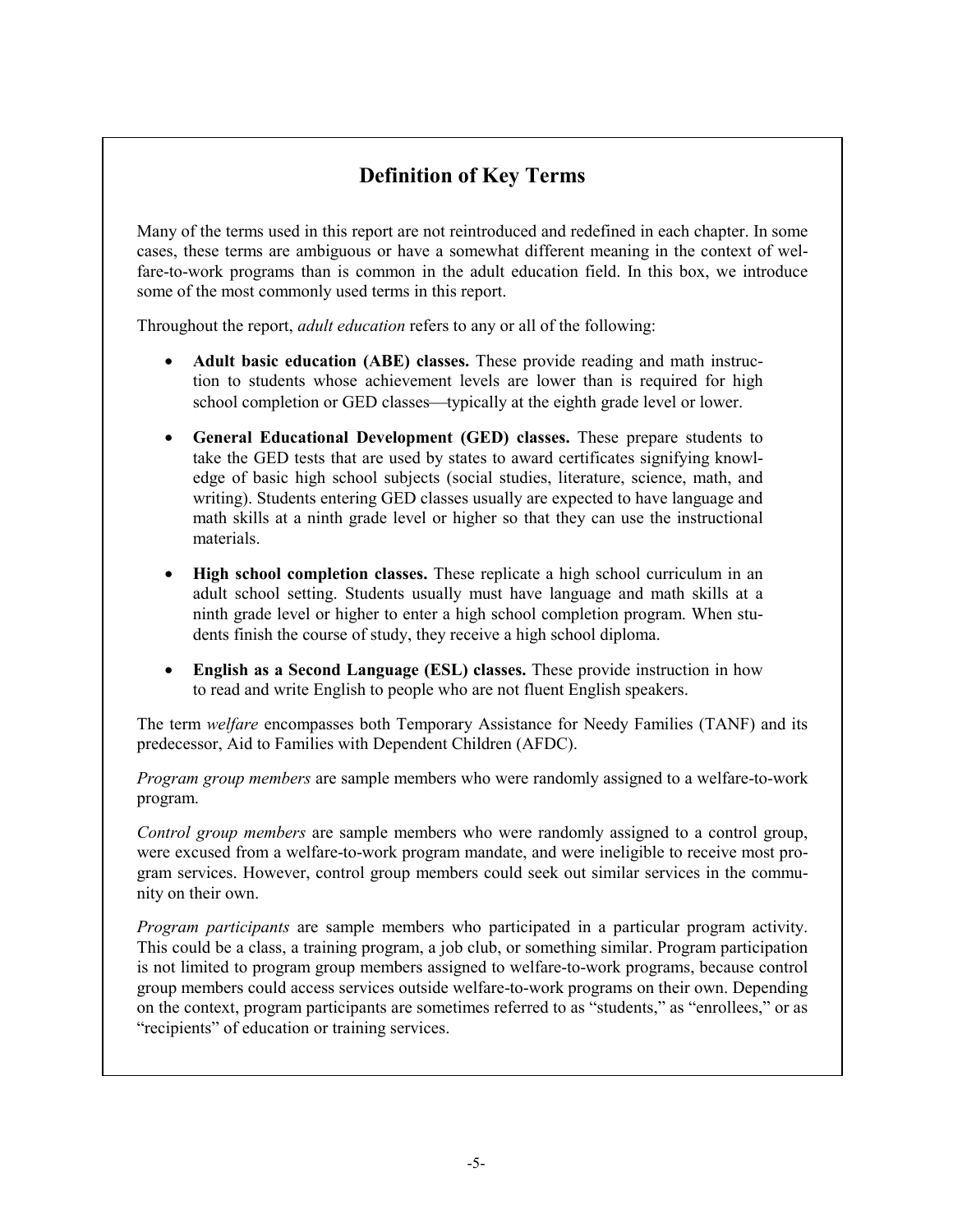need to comply with welfare-to-work program requirements in order to avoid reductions in their welfare grant.

Finally, in the context of welfare-to-work programs, adult education is viewed as an intermediate goal, not as an end in itself. Financial self-sufficiency of adult students and their families is the ultimate goal of these programs.

 These factors have helped shape the analyses and interpretation of results in this report. However, one additional factor—one of importance to the adult education community—cannot be taken into account in this examination. The prevalence of learning disabilities among welfare recipients is estimated to be between 25 and 50 percent.<sup>7</sup> As implemented during the study period and probably continuing into current operations, most programs did not assess welfare recipients for learning disabilities, which could affect the programs' ability to address these disabilities, clients' skill development in the programs, and clients' subsequent labor market success.

#### **C. Findings in Brief**

 Although the five chapters following this one use various analytical techniques and samples, taken as a whole they support the following broad conclusions about adult education in the NEWWS welfare-to-work programs serving those without a high school diploma or GED:

- In providing services for welfare recipients, adult education programs generally did not adapt their curricula or teaching methods to fit the specific needs of this group of students.
- Even when welfare recipients preferred not to enter adult education, welfareto-work programs substantially increased their receipt of such education. There was no evidence that those who were mandated to participate (most of whom did not express a preference for adult education) benefited any less from their participation in terms of educational attainment and literacy or math gains than those who volunteered.
- On the whole, assignment to education-focused programs did not appear to have a substantial payoff for the welfare recipients in our study in terms of their education outcomes. Although the programs increased GED receipt, most participants did not earn a GED, and few experienced significant increases in their reading and math skills. Three-year impacts on earnings and welfare receipt in HCD programs were smaller than those experienced by welfare recipients in LFA programs.

 $\frac{1}{7}$  $^7$ See, for example, Center for Law and Social Policy, 1998, and Pavetti, 1997.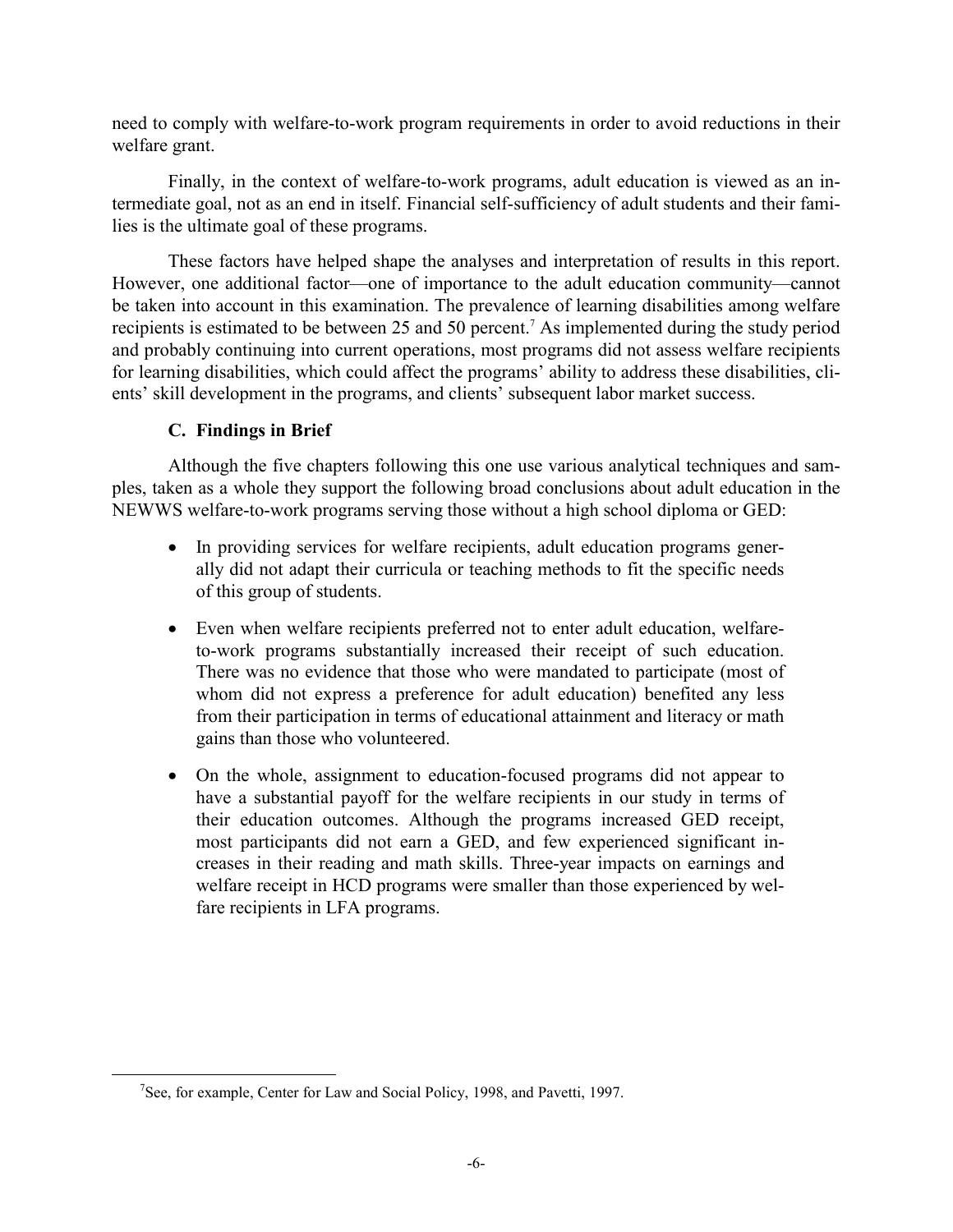## **Combining Experimental and Nonexperimental Research Methods**

The random assignment research design (described in the box on page 2) was used for certain analyses in this report, but others were conducted with *nonexperimental* methods, which go beyond the random assignment research design. In general, the distinction between these two methodologies depends on whether a question concerns effects of the programs *as a whole*, which the random assignment research design is well equipped to address, or whether a question concerns the effects of program *components* or program *outcomes*, such as participation in adult education, GED receipt, or participation in postsecondary services. Because of the protection offered by the random assignment research design, findings about the programs as a whole (concerning questions like "By how much did the HCD programs increase participation in adult education?") are more reliable and can be presented with greater confidence. Findings about program components or outcomes (concerning questions like "By how much does a GED increase subsequent enrollment in postsecondary education or training?") are not protected by random assignment and therefore have greater uncertainty surrounding them.

In addition to the difference in research methods, the two types of questions outlined here differ in their substantive focus. The "program" questions are less precise than the "component" or "outcome" questions, describing how assignment to a broad program affected outcomes, not how specific events and services did. For example, many of those assigned to welfare-to-work programs did not participate in program activities, or participated for short periods. This limits the extent to which the program could affect sample members' education outcomes. No such limitations exist for analyses involving specific program components or outcomes because participation is explicit in the definition of the measure studied. An estimate of the effects of GED receipt on earnings in principle (and on average) applies fully to everyone who received such a credential, as does an estimate of the payoff to an additional month of adult education. Thus, in summary, the experimental findings presented are robust and reliable but apply to programs that do not always reach participants as intended, whereas the nonexperimental findings are less reliable analytically, but answer more concrete policy questions facing the adult education community.

- Gains in reading skills appeared to vary with the length of time spent in the adult education programs. Stays shorter than a year (which the majority of participants in adult education had) did not improve reading skills measurably, whereas longer stays were associated with substantial gains, comparable—for this sample—to those associated with regular high school attendance.
- Improvements in math skills were associated with shorter spells of adult education. After six months of adult education, most participants' math skills no longer improved.
- GED receipt also was associated with shorter spells of participation in adult education. Additional participation beyond six months did not increase GED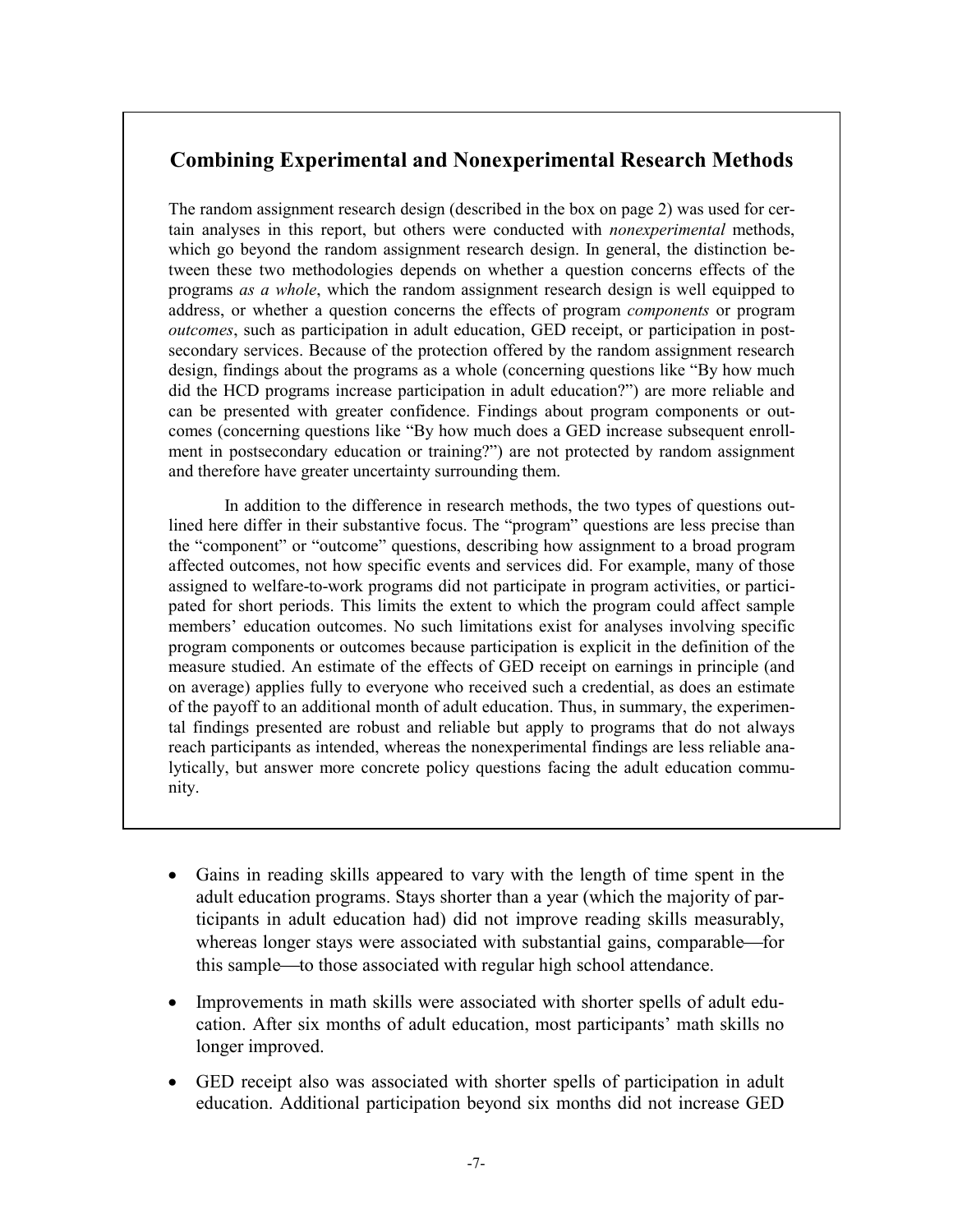receipt, possibly because most GED recipients were close to being able to pass a GED test when they entered the programs.

- Higher average levels of teachers' experience and education in the adult education programs appeared to enhance the payoff to participation in adult education in terms of reading and math skills.
- The welfare recipients who were most likely to get GED certificates and receive postsecondary services were those who had higher initial reading and math skills when they entered the welfare-to-work programs.
- As students earned GEDs, increased basic skills, or subsequently participated in postsecondary programs, they appeared to have substantial benefits in terms of employment, earnings, and self-sufficiency. However, relatively few adult education participants received a GED, increased their basic skills, or entered postsecondary programs.
- Receipt of a GED credential was an important predictor of subsequent enrollment in postsecondary programs. Participants in basic education programs who went on to postsecondary education or training programs appeared to experience substantial benefits from them in terms of increased earnings and self-sufficiency.

## **II. Summary of Each Chapter's Findings**

This report on adult education in 11 welfare-to-work programs addresses many different aspects of the adult education experience of welfare recipients in welfare-to-work programs. Specifically, the report traces the steps outlined in Figure  $1.1$ ,<sup>8</sup> which describes the hypothesized effects of adult education in welfare-to-work programs.

 In Chapter 2 we focus on the second and third boxes in Figure 1.1, addressing the questions of how education-focused welfare-to-work programs affect participation in adult education, what adult education that is provided to welfare recipients looks like, and how these welfare-towork programs affect education outcomes. Specifically, program effects are presented on participation in adult education, basic skills, and GED receipt in three education-focused programs (in Atlanta, Grand Rapids, and Riverside). We explore how these effects vary across different subgroups and attempt conceptually to link effects on one outcome to effects on other outcomes.

In Chapter 3 this analysis is taken a step further, focusing more directly on the third box in Figure 1.1, describing the relationship between participation in adult education and improvements in the skill and educational attainment of participants. For example, we examine how an extra month of participation affects key education outcomes and how this effect varies with (1) total time spent in adult education, (2) individual student characteristics, and (3) program and staff characteristics.

 <sup>8</sup> Adapted from Martinson and Friedlander, 1994.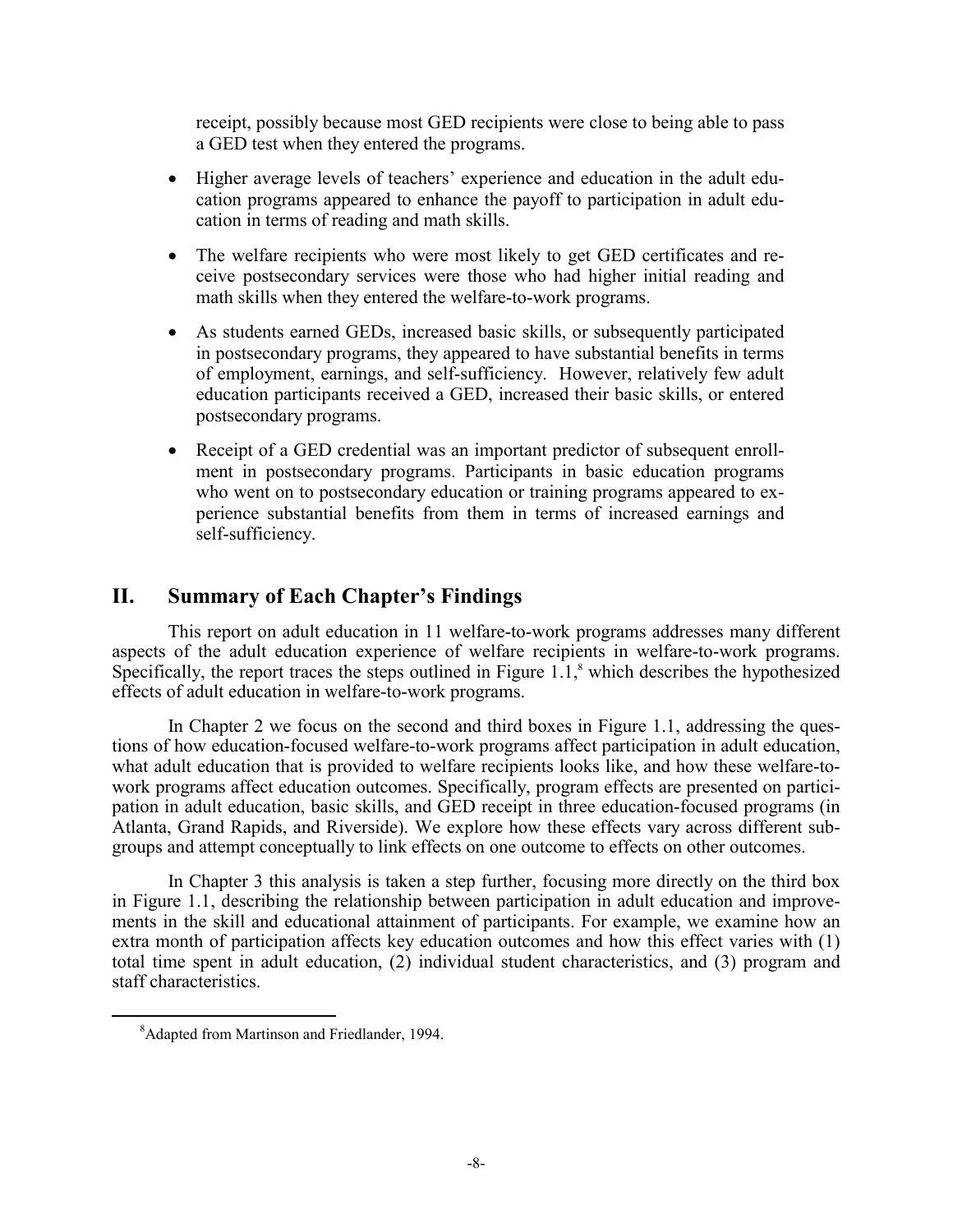**National Evaluation of Welfare-to-Work Strategies**

**Figure 1.1**

#### **For Sample Members Without a High School Diploma or GED at Random Assignment: Hypothesized Effects of Adult Education in Welfare-to-Work Programs**

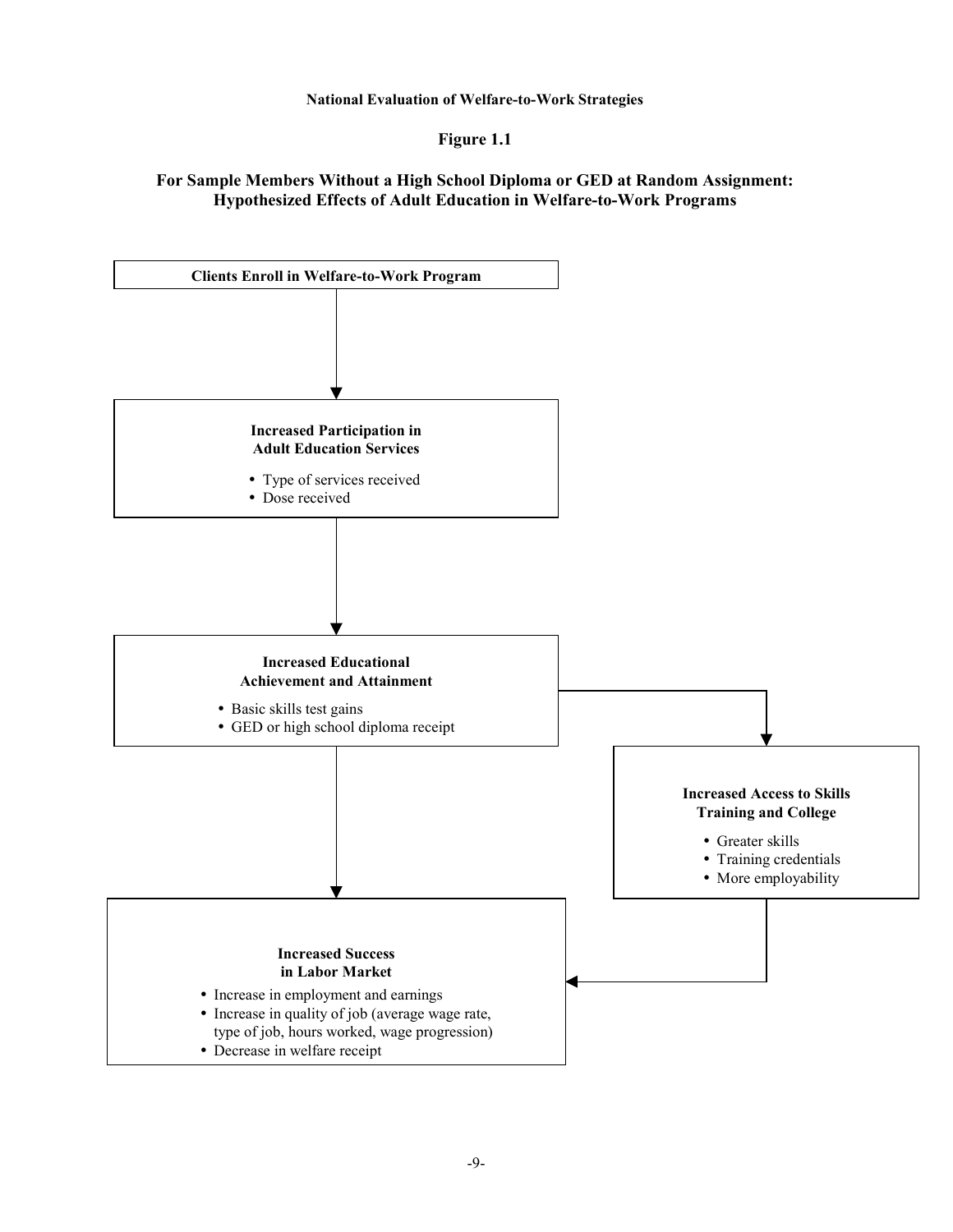In Chapter 4 we look at the fourth box and link education outcomes to employment outcomes and self-sufficiency, addressing questions like "What is the GED worth to welfare recipients?" and "How are additional reading and math skills valued in the labor market?" Chapter 4 uses survey and administrative data across all 11 welfare-to-work programs in each of the seven NEWWS sites.

Chapter 5 revisits the experimental comparisons (of randomly created program and control groups), comparing all 11 programs for their effects on earnings and welfare receipt and attempting to isolate factors that made some programs more successful than others.

Last, Chapter 6 completes our analyses by focusing on the box to the right in Figure 1.1, addressing the important intermediate step of postsecondary education and training, which is often believed to be an important intermediary link between participation in adult education and longer-term improvements in earnings and other employment outcomes. The chapter addresses the questions: "What determines whether adult education participants enter postsecondary programs?" and "Do participants benefit from these programs?"

#### **A. Characteristics of Adult Education in Welfare-to-Work Programs and the Effects of Education-Focused Welfare-to-Work Programs on Educational Attainment and Achievement (Chapter 2)**

Site visits and surveys of education providers in the HCD programs in Atlanta, Grand Rapids, and Riverside found that these welfare-to-work programs used a wide variety of educational institutions to provide adult education to the welfare recipients enrolled in these programs. Research conducted at the adult education provider sites concluded that the inclusion of welfareto-work program participants in the adult education classes usually did not greatly affect the providers' operations, curricula, and teaching methods. In other words, welfare-to-work program participants took classes together with non-welfare recipient adult education students and generally did not receive services specially tailored to their needs from adult education providers or classroom teachers. In some cases, hours were expanded to enable welfare recipients to participate for 20 hours a week, as required by welfare-to-work program regulations. In other cases, additional counseling or job-readiness instruction were added for welfare recipients. Only in Riverside did the welfare-to-work program negotiate contracts with adult education providers and use welfare-to-work funds to pay providers serving their clients. However, aside from these contractual differences, there were few systematic differences in the adult education provided across the three sites.

The welfare-to-work programs substantially increased participation in adult education for those who entered the study without a high school diploma or GED (the sample analyzed throughout the report). Without the programs, about one-fifth of sample members sought out adult education programs on their own (as evidenced by two-year participation rates in the control group). The three programs studied in Chapter 2 (Atlanta, Grand Rapids, and Riverside) more than doubled this rate of participation: one-half of program group members participated in adult education. When they enrolled in adult education, program group members also stayed longer. Across all sample members (including those who did not participate at all), the program more than tripled the average number of hours of adult education, from 68 for control group members to 244 for program group members. This means that the average *participant* in pro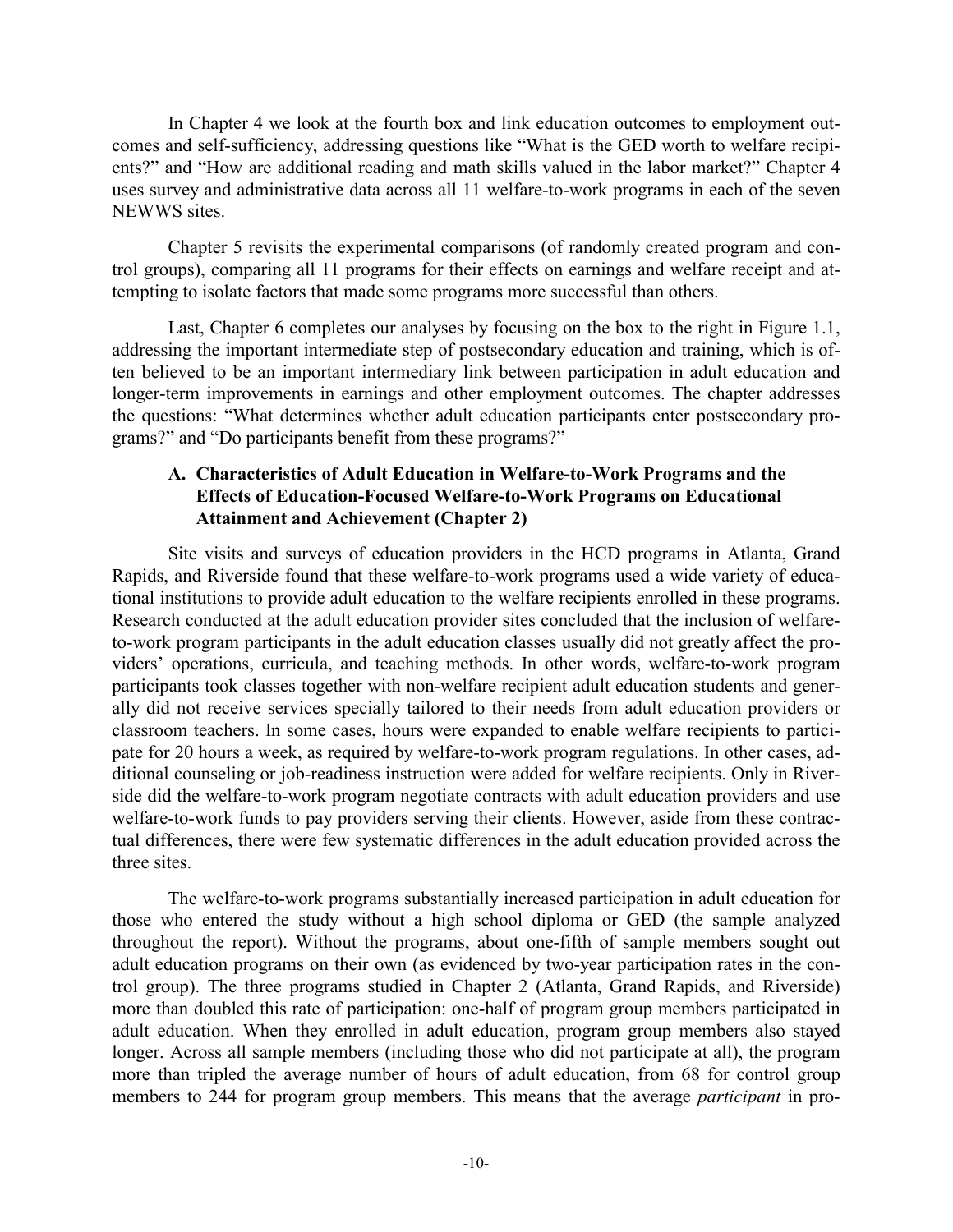gram-provided adult education classes was enrolled for about 488 hours. Thus, the programs induced more individuals to participate in adult education, and those who participated did so for more hours.

As part of the analysis, impacts on adult education participation were estimated for 20 different subgroups, defined using individual characteristics measured at program entry (hereafter referred to as "baseline characteristics").<sup>9</sup> Examples of such subgroups include persons with young children, those who dropped out of school having completed eighth grade or less, those expressing a lack of desire to go back to school, and those with personal or family barriers to participation. Without exception, the three HCD programs increased participation in adult education for each of these subgroups. This shows that mandatory welfare-to-work programs can increase welfare recipients' exposure to adult education even among welfare recipients with barriers to participation.

The three programs achieved modest impacts on GED receipt during a two-year followup period. Whereas only 4 percent of control group members received a high school diploma or GED during the follow-up period, 11 percent of program group members received such a credential. This impact more than doubled the proportion with an education credential; however, fewer than one in five participants in adult education earned a credential. (Many sample members might not be expected to attain such a credential during the two-year follow-up period, because they entered the programs with low achievement levels or limited English skills.)

Moreover, the three programs did not increase scores on standardized reading and math tests, conducted as part of the two-year follow-up interview. As discussed more extensively in Chapter 2, the combination of modest increases in GED receipt and a lack of gains in measured literacy and math skills has been found in several previous studies. There are several possible explanations for this apparent discrepancy. First, it is possible that the GED test and the basic literacy and math tests administered in the survey do not capture the same underlying skills. In that case, someone might be able to pass a GED test without showing concomitant gains in basic reading and math skills. It also is possible that difficulties with the administration of the literacy and math tests reduced the statistical reliability of our findings. (These tests were administered as part of a long interview in sample members' homes—not the ideal environment in which to concentrate on a skills test.) However, it is reasonable to conclude that, on average, participants experienced limited benefits in terms of increased skills and credentials from their participation in adult education. Subsequent analyses presented in Chapter 3 and 4 further explore this issue.

Impacts on GED receipt and educational achievement also were estimated separately for 20 subgroups. Researchers found that impacts on GED receipt were strongest for those entering the welfare-to-work programs with already high reading and math skill levels. Those entering with high reading scores experienced an impact (that is, an increase relative to the control group) of 16 percentage points. Conversely, those entering with low reading scores experienced an impact of only 3 percentage points. Those entering the program having left school below the ninth

 <sup>9</sup> <sup>9</sup>When subgroups are defined using preprogram baseline characteristics, comparisons of outcomes for program and control groups *within* these subgroups are considered fully "experimental"; that is, these comparisons constitute unbiased estimates of the program effects for those particular subgroups.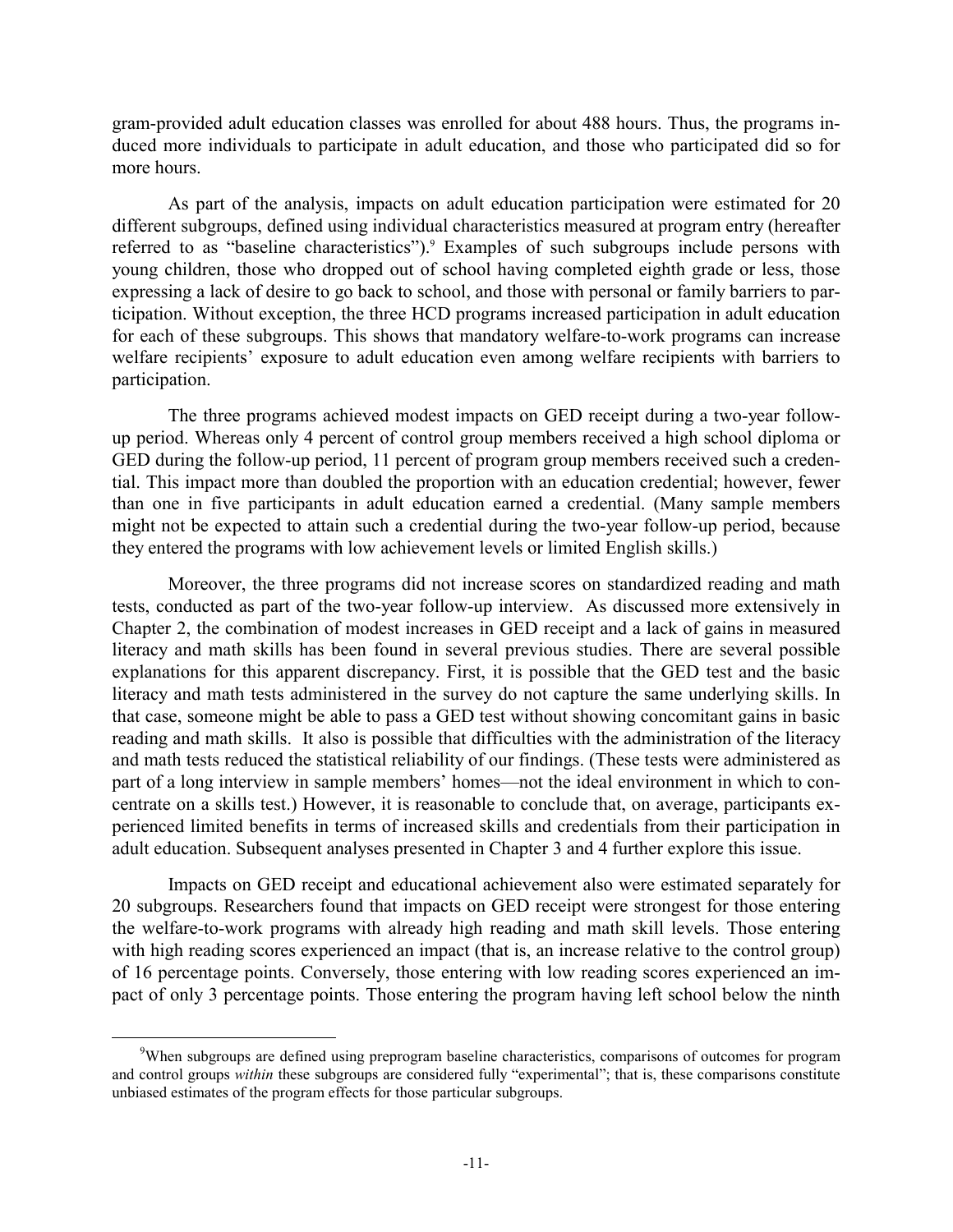grade experienced no impact on GED receipt. Thus, it seems that the programs' effects on GED receipt were closely tied to program participants' entry-level skills. Those who needed little basic education to earn a GED were much more likely to be successful in this regard. This finding is also consistent with prior research, involving both mandatory and voluntary programs for school dropouts.10

Interestingly, motivation to participate in adult education programs did not affect program success in terms of GED receipt. Even though some sample members indicated that they did not want to attend school, those who made this claim as they entered the programs and were required to participate anyway experienced substantial increases in GED receipt, just like sample members who did express a preference for adult education at program entry. This shows not only that welfare-to-work programs can induce individuals to do things they might not otherwise do but also that participants in adult education can be successful even if they prefer not to participate.

#### **B. Individual Efforts and School Effects: The Payoff to Participation in Adult Education (Chapter 3)**

Nonexperimental analyses in the three HCD programs discussed above (Atlanta, Grand Rapids, and Riverside) suggest that the amount of time that participants spent in adult education classes affected their educational attainment and achievement outcomes. However, these relationships were not straightforward. During participants' first year of participation in basic education, additional months of participation were not associated with higher literacy test scores. However, after a year of participation, additional months in adult education appeared to substantially increase test scores (an increase of .55 of a standard deviation for six additional months of participation).<sup>11</sup> In this sample, this effect was comparable to the differences in baseline literacy scores associated with having attended an additional month of high school. These findings suggest that a threshold level of participation of approximately one year is needed to achieve meaningful literacy gains lasting until the test administered in the two-year follow-up survey. (There could be a significant lag between the end of participation and this survey, which could make it difficult to reliably identify more modest gains in basic skills.)

For measured math skills, this relationship looked markedly different. Increases in math skills were associated with additional months of basic education during the first six months only. After that, no further increases in these skills were found. This suggests a "plateau" rather than a "threshold" type of relationship. Such a pattern could reflect limitations in the math skills being taught in adult education classes.

The relationship between time in adult education and GED receipt followed a similar pattern. Additional months of participation increased the likelihood of GED receipt during the first six months of participation but not thereafter.

<sup>&</sup>lt;sup>10</sup>See, for example, Quint et al., 1997, and Martinson and Friedlander, 1994.

 $11$ A standard deviation is a statistic capturing the variability of a particular measure or outcome in a sample. Effects on test statistics and other education outcomes are often expressed as a percentage of a standard deviation, because absolute changes in these outcomes are difficult to interpret.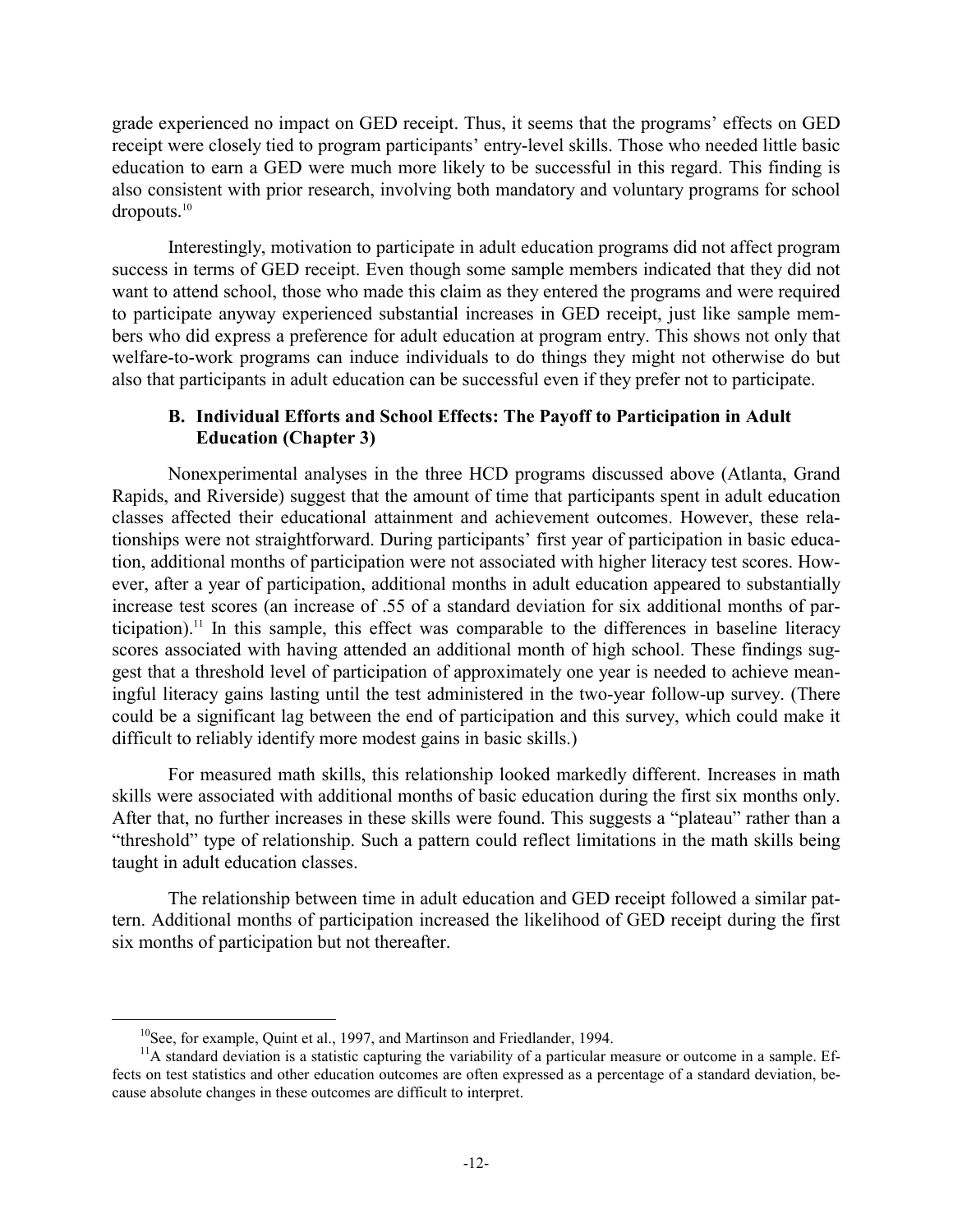When these analyses were conducted separately for program group members and control group members, it appeared that both groups experienced similar patterns of gains in literacy and math skills. This is interesting, because participation for program group members was mandatory, while control group members sought out adult education services on their own initiative and participated in them voluntarily. One might expect the payoff to the control group to be greater, but no such difference was found. A difference was found for GED receipt, but it was the opposite: program group members were more likely than controls to receive a GED as a result of additional participation in adult education.

When these analyses were conducted for different groups of sample members defined using baseline characteristics, little variation in the estimated effects of additional education on literacy and math skills was found. Sample members who faced greater barriers to participation or who were less motivated to participate in adult education benefited from additional education in similar ways as sample members who did not face these barriers. However, the analyses also found that the relationship between adult education participation and GED receipt varied across the subgroups. The increased probability of earning a GED from short-term participation, as mentioned above, did not hold up for sample members entering the program having completed less than ninth grade. Conversely, it was found that, for those with low initial skill levels, the likelihood of GED receipt continued to increase with additional participation beyond six months. This is unsurprising, because one might expect longer-term participation in adult education to help those who started out with low skills more.

Last, we analyzed how the relationship between time spent in adult education and education outcomes was affected by differences in provider characteristics, including measures such as class size, teachers' experience and education levels, individual attention, the strength of the link between the education provider and the welfare-to-work program, and program exit standards. The reliability of this analysis was limited, because we were unable to study the links between individual teachers and individual students, instead having to correlate student outcomes with school-level averages of teacher characteristics. However, within these limitations, teachers' experience and teachers' education each appeared to enhance significantly the payoff to additional time spent in education classes in terms of reading and math skills. No provider characteristics were identified that affected programs' effectiveness in increasing GED receipt. (However, provider data were limited, and the same caveats about our ability to match students to specific teachers applies here.)

#### **C. Does the Low-Wage Labor Market Value Basic Education? Effects of GED Receipt and Literacy Gains on the Self-Sufficiency of Welfare Recipients (Chapter 4)**

Having analyzed how participation in adult education programs affects literacy, math scores, and GED receipt, the next step (in Chapter 4) is to analyze the extent to which improvements in these education outcomes affect welfare recipients' employment outcomes and welfare receipt. If those effects are strong, improving welfare-to-work programs' ability to improve education outcomes would also improve the programs' effectiveness in terms of employment and welfare receipt. However, this would not be the case if these education outcomes had little effect on sample members' employment and welfare receipt. In that case, a focus on immediate employment might be more appropriate.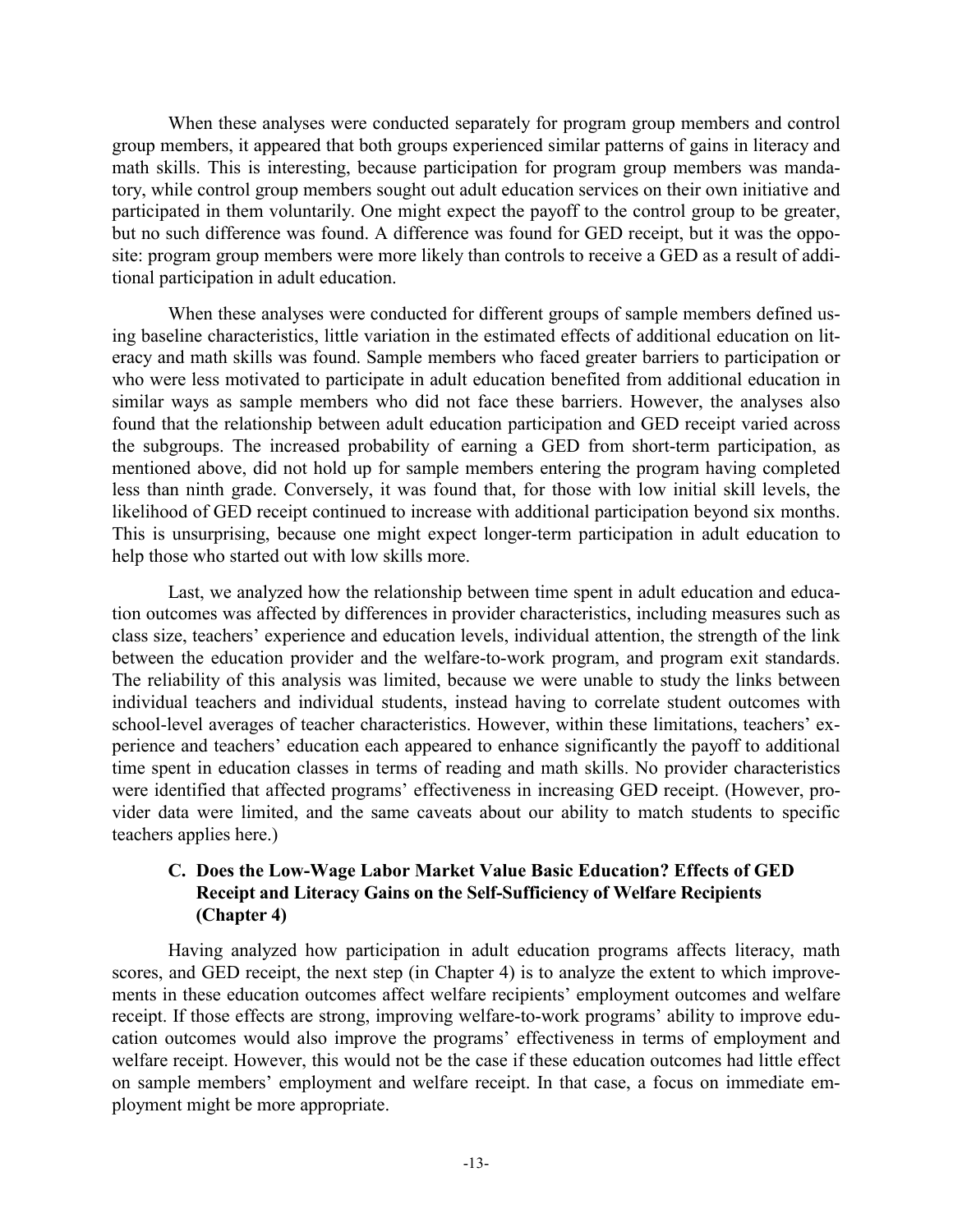The analyses presented in Chapter 4 also contribute to our knowledge about the value of the GED and the importance of basic skills in the low-wage labor market. Much of the GEDrelated research has focused on comparisons of GED holders and high school graduates, using national data sets. Those findings may have limited relevance for programmatic choices made on behalf of welfare recipients, whose needs and experiences may be different from those of other school dropouts.

GED receipt appeared to substantially increase earnings. The estimated effect on annual earnings in the third year of follow-up was approximately \$771. GED recipients also received fewer welfare benefits (an estimated reduction of \$331). These estimated effects remained largely unchanged when measures of time spent in adult education or of reading test scores were introduced as control variables into the analysis. This suggests that our estimates of the value of this credential reflect the effects of the credential itself, not the underlying basic skills or participation in adult education programs. It also was found that earning a GED had stronger estimated effects for program group members than for control group members. This suggests that the other aspects of the welfare-to-work programs (ranging from the program's message to services like job search assistance, skills training, and college programs) further enhanced the value of this credential by increasing participants' ability to make use of their newly acquired credential in the workplace.

Like all analyses of educational attainment, analyses of GED receipt are potentially affected by selection bias. Such bias occurs when recipients of GED credentials are different from nonrecipients in ways that are not controlled in the analysis. In Chapter 4, effects of GED receipt were estimated in various ways to assess the sensitivity of the findings to selection bias and other problems. In general, the different estimates were consistent with one another, and there was no evidence that uncontrolled differences in motivation or ability explained the apparent effects of GED receipt on earnings and self-sufficiency. However, the findings presented in Chapter 4 could not be confirmed with an advanced statistical method (an "instrumental variables" estimator) because statistical precision was lacking.

Analyses of the effects of greater reading skills on employment outcomes and selfsufficiency found those effects to be substantial. An increase of one standard deviation in reading scores was associated with \$355 in additional earnings during the year following the test (the third year of follow-up). This effect was independent of (that is, in addition to) any effect from earning a GED credential. (Introducing math skills separately did not show an independent effect separate from that associated with greater reading skills.) All this suggests that HCD programs could have more substantial effects on the economic outcomes of welfare recipients if these programs managed to improve their effects on mediating education outcomes. Our analyses suggest that increased retention might be one way to achieve this. Research on "best practices" in adult education for welfare recipients has suggested that programs' ability to retain students and improve their skills is affected by many program characteristics, including: 12

- developing a well-defined mission,
- providing specially targeted classes to students who are welfare recipients,

 $12$ Adapted from Quint, 1997, p. 10.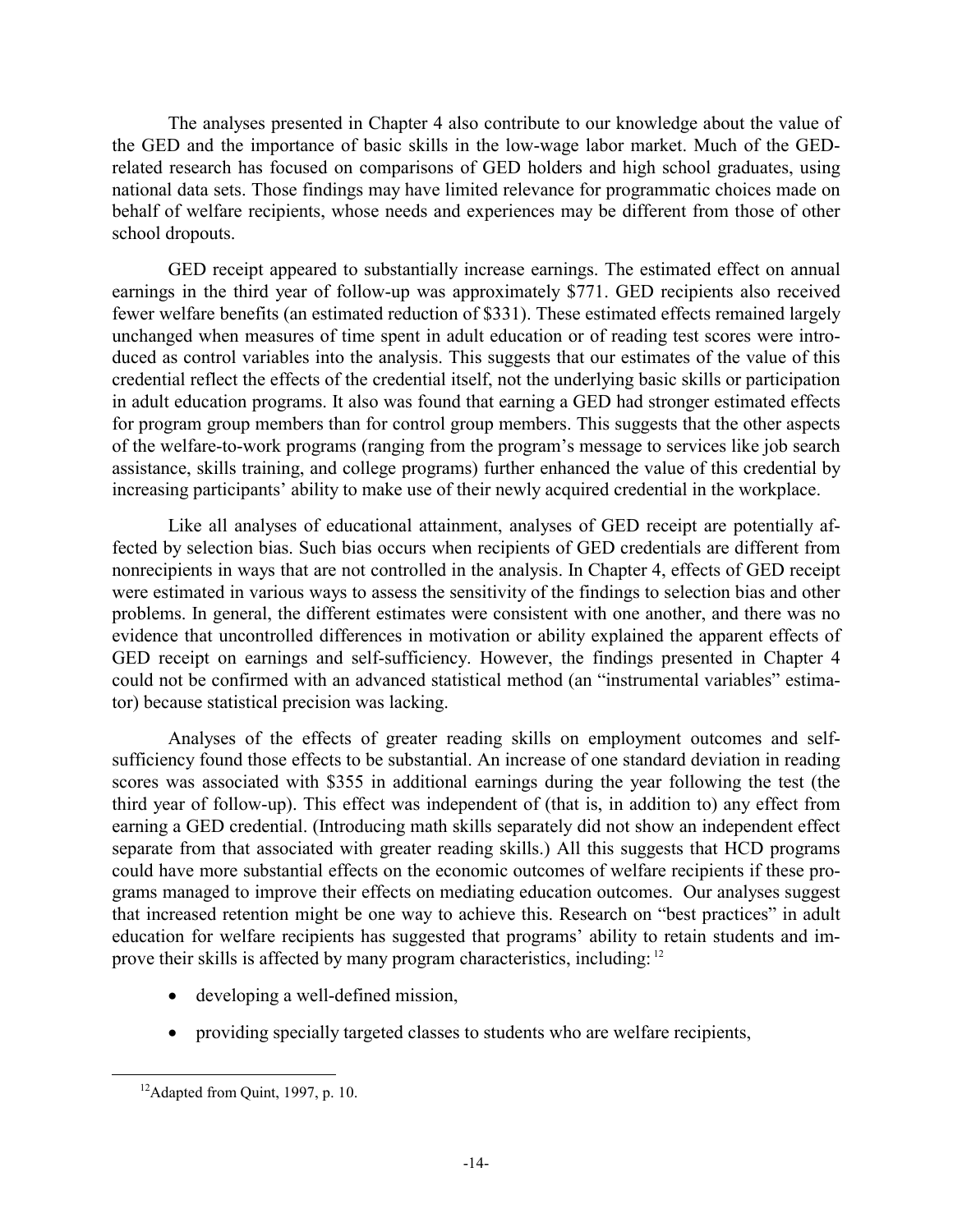- having skilled, experienced teachers,
- emphasizing staff development,
- adopting varied instructional approaches, including small group and computer activities,
- $\bullet$ communicating frequently with welfare-to-work program staff,
- stressing regular attendance,
- $\bullet$ aggressively following-up on absences,
- $\bullet$ adopting relatively intensive class schedules, and
- $\bullet$ promoting a high degree of teacher-student and student-student interaction.

Finally, a greater emphasis on identifying and addressing learning disabilities, which now remain largely undiagnosed, could greatly improve programs' ability to serve their students successfully.

#### **D. Beyond Basic Education: The Benefits of Skills Training and College (Chapter 6)**

The last chapter of this report describes the effects of postsecondary education and training, focusing on participants in adult education programs across all 11 programs included in the NEWWS study. The chapter analyzes who among these participants go on to postsecondary education and training and how such postsecondary participation affects their employment outcomes and self-sufficiency.

 The chapter reports that relatively few of those who participated in adult education programs (15 percent of participants) made it to postsecondary services during the two-year followup period. Among adult education participants, those who earned a GED and did so in a relatively short amount of time (less than a year) were most likely to enter postsecondary programs. These sample members also were more likely to have entered the NEWWS study with higher initial literacy skills and having completed more grades in high school.

 Once enrolled in skills training or college programs, postsecondary participants remained in these programs for about seven months on average. More than 40 percent participated longer than six months, and almost 15 percent were enrolled longer than a year. At the time of followup, 29 percent of postsecondary participants were still enrolled in these programs, which means that these participation figures are preliminary and that participation could turn out to be longer on average when additional follow-up survey data become available. For those entering education programs without a high school credential, participation in postsecondary programs often follows a spell of adult education, suggesting that successful HCD programs for welfare recipients without high school credentials may require more time than many states' welfare time limits allow.

In nonexperimental analyses, participation in postsecondary programs was found to have substantial benefits in terms of greater earnings and lower welfare receipt. These benefits did not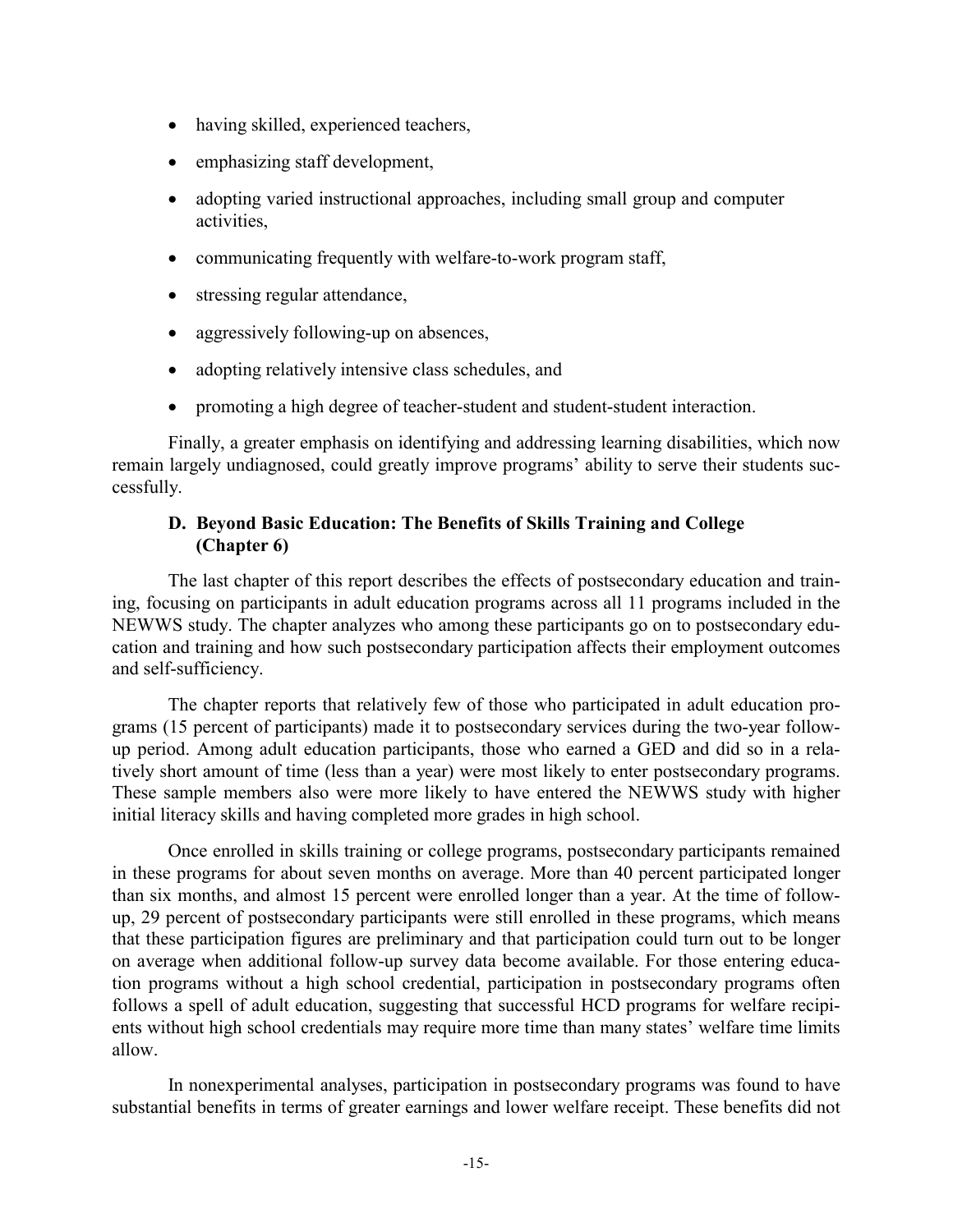appear until after sample members completed their education and training. Effects for postsecondary participants appeared in the third year following their initial adult education spell. In that year, their earnings were \$1,542 (or 47 percent) higher than those of sample members who received only adult education, while their welfare benefits were \$919 (or 32 percent) lower. These estimated effects were not contingent on participants completing their spell of postsecondary education or training with a credential or certificate.

## **III. Conclusions and Implications for Policy**

#### **A. The Challenge of Making Adult Education Work for Welfare Recipients**

 This study of adult education for welfare recipients who do not have a high school credential uncovered several different patterns of effects. Assignment to a Human Capital Development program had substantial impacts on these welfare recipients' participation in adult education, modest impacts on their GED receipt, and no impacts on measured literacy and math skills. The study also found that, within a three-year follow-up period, the effects of HCD programs on earnings and welfare receipt were positive but limited, especially compared with labor force attachment programs.

 A second pattern of findings concerns the dynamics of participation, learning, graduation, and skills acquisition that underlie the experimental impact story. The exploration of this pattern begins (in Chapter 3) with a discussion of one of the key questions underlying education and learning: What is the value of additional instruction? In addressing this question for three education-focused programs in Atlanta, Grand Rapids, and Riverside, Chapter 3 uncovers that additional months in school (our only reliable measure of additional instruction) matter; they increase literacy, math skills, and GED receipt. However, long-term participation (longer than a year) is necessary to achieve a measurable payoff in increased literacy skills, while increases in math skills and GED receipt seem to be limited to the first six months of instruction.

 At the same time, the average program group member in these three programs received only about 244 hours (or about twelve 20-hour weeks) of adult education, which is substantially less than one year of high school—insufficient to make up the education deficit with which most of these welfare recipients entered the programs. This could explain why only 11 percent of program group members earned a GED during the follow-up period and why fewer than 15 percent of participants in adult education went on to skills training and college programs.

 Next, using nonexperimental methods, the report shows that for those who did reach these milestones, participating in adult education was beneficial. Chapters 4 and 6 show that payoffs from GED receipt, increased literacy skills, and postsecondary education and training were substantial. Thus, in summary, the analyses presented in this report confirm the internal logic underlying the human capital program model (as outlined earlier in Figure 1.1). However, too few program group members made it through the different steps to experience the anticipated payoffs at the end. Assuming that other program participants would experience comparable benefits, the challenge facing welfare-to-work program administrators and adult education providers is to find a way to retain more students long enough, to help them reach the immediate goal of earning a GED, and to help them access postsecondary services that allow them to capitalize on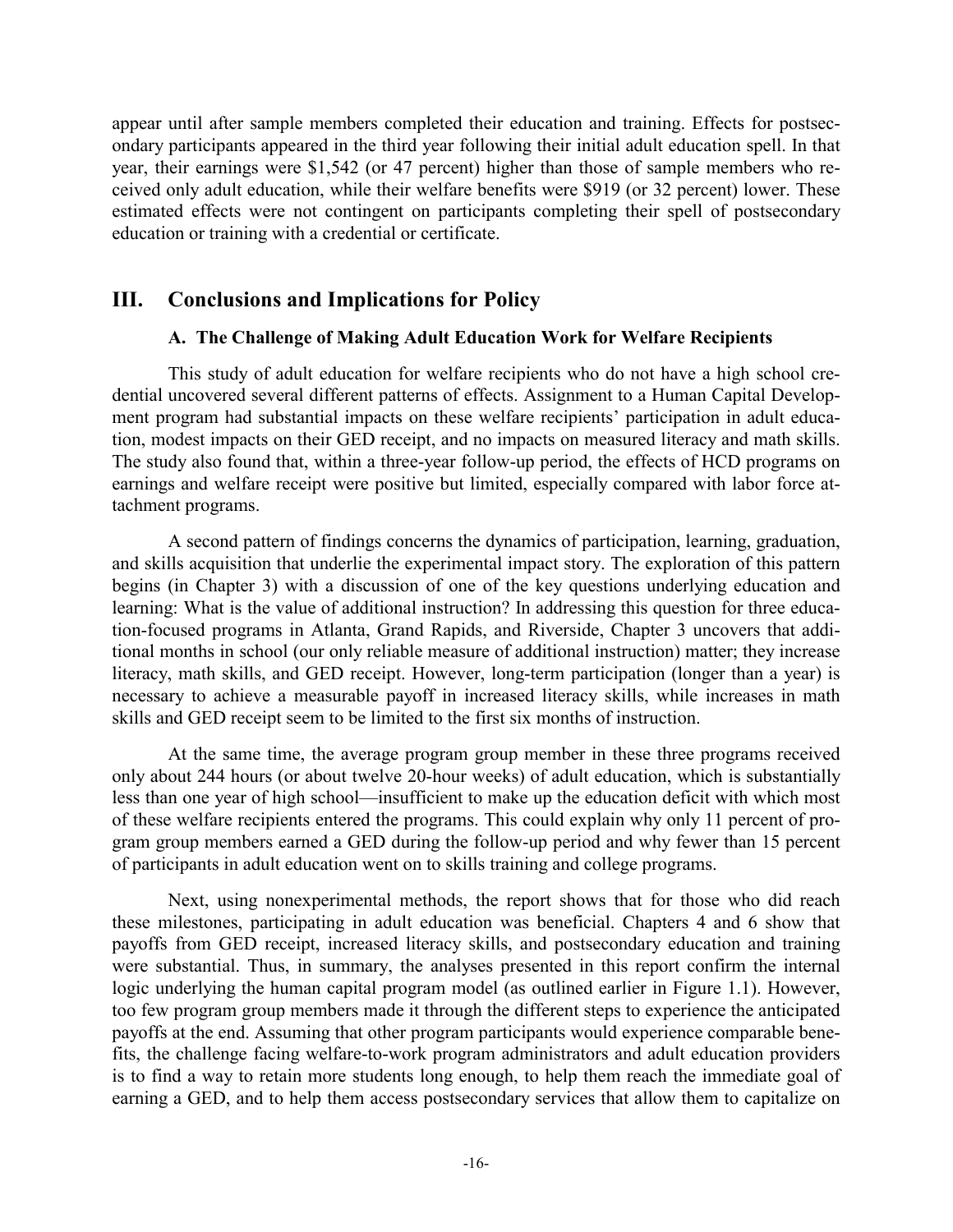this credential. This could occur while people are receiving welfare benefits or after they have left the welfare rolls. However, there is no guarantee that simply increasing the duration of participation is sufficient to reach educational goals. The quality of instruction, the appropriateness of the material and technology for participants with low skills and possibly with learning disabilities, and the sometimes limited motivation of program participants are likely important as well, although our study did not examine these factors.

## **B. Policy Implications**

### - **Education-focused interventions for welfare recipients with low basic skills can improve these skills and increase GED receipt. However, improvements in these outcomes may require long spells of participation in adult education programs.**

 The analyses presented in this report show that the long-term payoffs of an educationfocused approach for welfare recipients without a high school diploma or GED can be substantial. However, the report also shows that it is a challenge to improve the basic skills and educational attainment of welfare recipients, even in programs that are directly focused on education outcomes. For those entering with low skills and lacking years of high school, several years of basic education and postsecondary education may be needed to promote long-term success and self-sufficiency. In the current welfare environment, such a long-term commitment carries some risk inasmuch as long-term participation may exhaust welfare recipients' limited allotted time on welfare.

### - **For welfare recipients who are within easy reach of earning a GED, pursuit of such a credential is a good program option that produces substantial benefits, increasing welfare recipients' earnings and their access to postsecondary education or training.**

 Success is easier to achieve for those who are close to passing the GED test. Our findings suggest that this credential is a worthwhile short-term program goal, especially if it is combined with a targeted postsecondary activity. Together, a GED and skills training greatly increased earnings and reduced welfare receipt in the third year of follow-up. Education-focused welfareto-work programs may be most successful when they can combine GED preparation and postsecondary services in a relatively short and intensive program (an option that, however, will not work with the most educationally disadvantaged).

- **Too few adult education students and GED recipients continue on to postsecondary education or training. Links between adult education programs and postsecondary programs could be strengthened, and adult education students should be made aware of the limitations of having just a GED credential as a way to improve one's employment outcomes.** 

 Although GED receipt and increased basic skills appear to have positive effects on the earnings of welfare recipients, those effects appear to be much stronger when spells of adult education and receipt of a GED are followed by enrollment in postsecondary education or training programs. The orientation of many of these programs toward specific jobs and career opportunities may be a factor in explaining these programs' apparent benefits. Participation in postsecond